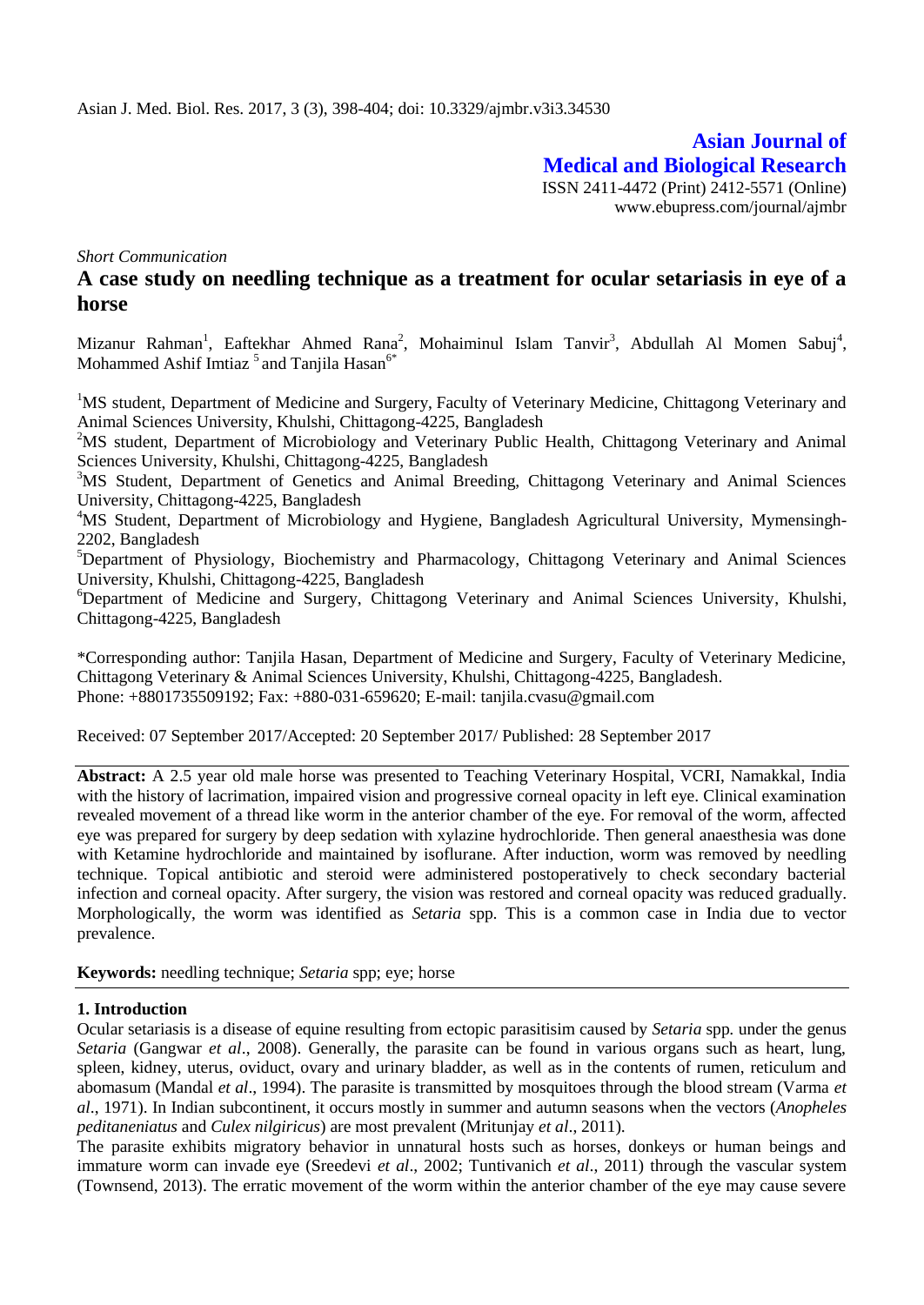irritation to the cornea causing corneal opacity. Infected animals usually manifesting signs of lacrimation, photophobia, conjunctivitis (Gangwar *et al*., 2008) and impaired vision, in cases when treatment is delayed (Basak *et al*., 2007). Though, involvement of the eye is commonly unilateral but bilateral occurrence was

reported too (Shin *et al*., 2002; Buchoo *et al*., 2005). The main goal of treatment is to exterminate the parasite either by medical or surgical approaches. Treatment with ivermectin is likely to be promising (Mohammad *et al.*, 2007). However, using this approach, a minimum of 15 days may elapse from the time of the ivermectin injection until the parasite dies, which can result in a delayed resorption of dead parasite in the anterior chamber causing persistent ocular inflammation. The best treatment of ocular setariasis is the surgical removal of the parasite (Tuntivanich *et al*., 2011) that can be performed under general anaesthesia or regional nerve blocks. Surgical interventions used for treatment of ocular setariasis include needling technique at 3 O' clock (Sreedevi *et al*., 2002) and nick incision at 12 O' clock position of the limbus of eye (Buchoo *et al*., 2005). Between two surgical approaches needling technique is a simple and quick method and the post-operative complications are also minimum (Singh *et al*., 1976). The objective of the present study is to describe a detailed surgical procedure of needling technique for

removing *Setaria* spp. from anterior chamber of affected eye of a horse and to observe the recovery of corneal opacity.

### **2. Case History**

A 2.5 year- old male horse was brought to the Teaching Veterinary Hospital, VCRI, Namakkal, India with a complaint of a parasite had been noticed by the owner in the anterior chamber of the horse's left eye for 7 days. The cornea initially appeared clear and then quickly became cloudy. Topical chloramphenicol ointment had been administered twice daily, but corneal opacity continued to progress. The owner also reported that no anthelmentic was administered to the horse.

### **3. Clinical and Laboratory Findings**

The clinical examination revealed lacrimation, corneal opacity, conjunctivitis and impaired vision in the affected eye. On close examination of the affected eye, the swirling movement of white thread like worm swimming continuously in aqueous humor of anterior chamber of the eye. It was clearly visible (Figure 1) and diagnosed as *Setaria* spp. based on location in the anterior chamber of the eye in aberrant host. Microscopic examination of blood smear was positive for microfilaria.

### **4. Preoperative Treatment**

Three days before the surgery, the topical antibiotic therapy was changed from 1% chloramphenicol to tobramycin, twice daily. Concentrate feeding was withheld for 24 hours, whereas water was withheld for 12 hours before surgery. The oral ivermectin was administered before surgery. The blood sample was collected for hematological and biochemical parameters analysis which revealed normal physiological picture except increase in eosinophils, which is shown in table 1 and 2 respectively. The physical examination (auscultation of lung and heart, respiratory rate, pulse rate and rectal temperature) revealed normal physiological condition.

### **5. Restraining and Anaesthesia**

The horse was restrained by side line method and positioned in right lateral recumbency on soft bedding. The horse was heavily sedated with intravenous xylazine hydrochloride at the dose of 1.1 mg/kg body weight. 0.5% proparacaine hydrochloride was topically installed on the left eye to fix the eyeball. General anaesthesia was induced with intravenous ketamine hydrochloride at the dose of 2.2 mg/kg body weight and maintained by gaseous anaesthetic isoflurane, delivered in oxygen (Figure 2).

### **6. Surgical Procedure**

The periocular skin of the left eye was prepared for surgery with aseptic technique. Conjunctiva and corneal surface were rinsed twice with 1% povidone iodine solution. The eyeball was held and fixed in a stable position with the hand so as to expose the entire cornea. The surgical site for needling technique was at the 1 O'clock position of the cornea, approximately 1 mm from the limbus bordering the clear cornea. To aspirate the parasite, a 16 gauge needle was slowly inserted into the anterior chamber of eye through the limbus at 1 O'clock position connected to a 10 ml syringe (Figure 3). The parasite was clearly visualized due to less cloudiness of cornea and slow movement of parasite (Figure 1). Due to the aqueous humor pressure, the eye worm escaped through the needle hub or appeared at the puncture site facilitating its removal. The level of the needle was maneuvered and as the migrating parasite trespasses the level of needle, it was immediately aspirated (Figure 4) and finally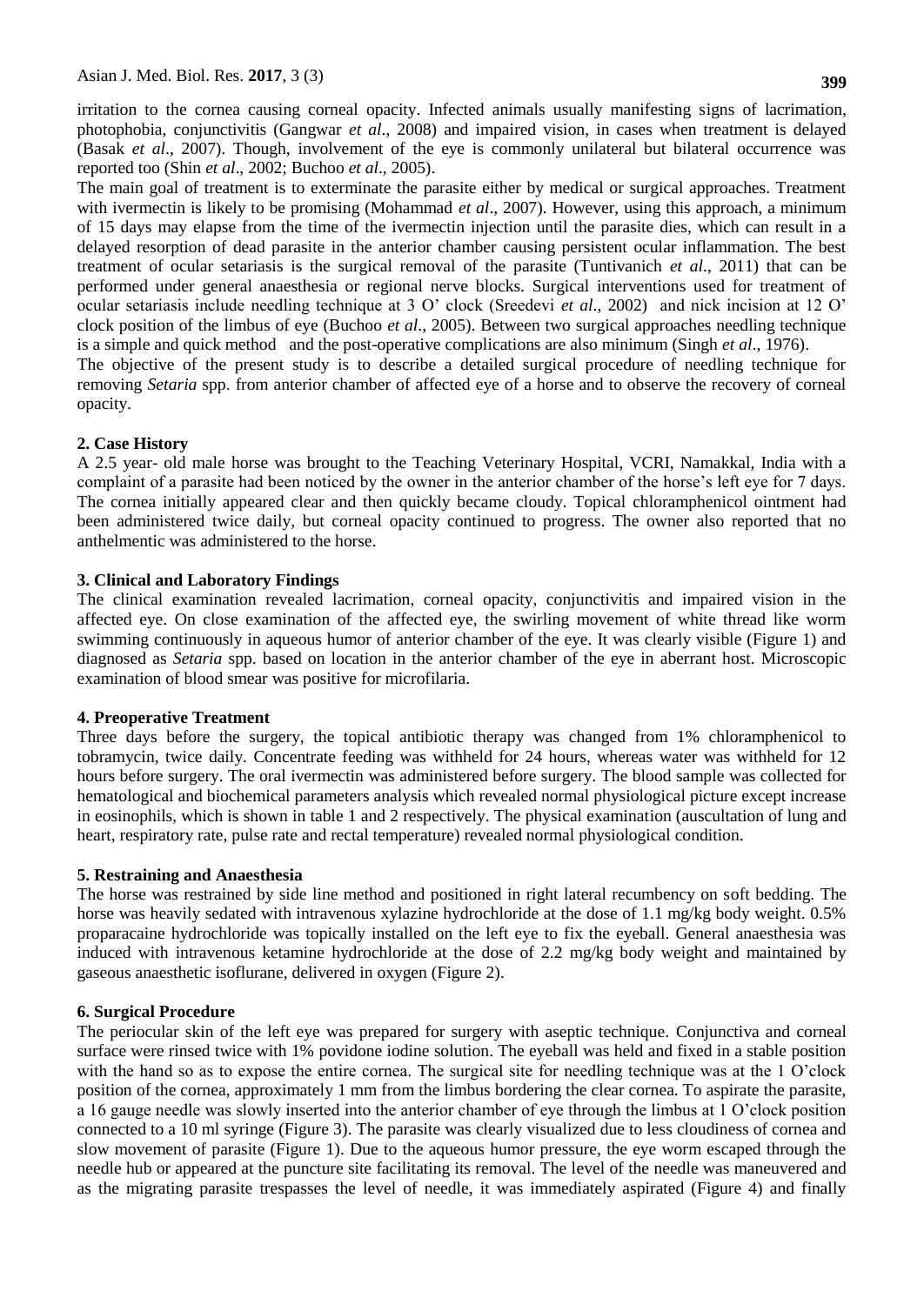retrieved. After the removal of the parasite, the operated eye was thoroughly flushed with normal saline. The worm was then collected and immediately submerged into 70% alcohol solution for further morphological examination. Aqueous leakage was minimal as the needle puncture hole was very small. The puncture site was left as such without suturing in the insertion site. The anterior chamber was reinflated with balanced salt solution and small amount of air. Immediately after the operation, ceftriaxone at the dose of 10 mg/kg body weight, dexamethasone at the dose of 2 mg/kg body weight and chlorpheniramine meleate at the dose of 0.5 mg/kg body weight were administered intramuscularly.

# **7. Postoperative Treatment**

The patient was monitored with vital sign monitor (Figure 5) from induction to recovery. Postoperatively, it was advised to the owner to cover the eye with a piece of clean cloth to avoid direct sunlight falling on to the affected eye. Topical antibiotic, tobramycin 4 drops thrice daily was prescribed for 2 weeks. Dexamethasone eye drops were also prescribed to manage corneal opacity. It was advised to the owner for further hematological examination by postoperative day 10.

# **8. Results**

The horse had the history of continuous lacrimation and movement of worm in the affected eye for 7 days. The clinical examination of the eye revealed mild degree of corneal opacity, conjunctivitis and impaired vision. The swirling movement of the white thread like worm in the aqueous humor was noticed. Heart rate, respiratory rate and rectal temperature were within normal physiological limits. None of the anthelmentics were administered to the horse. There was very less aqueous leakage and no complaint of eyeball shrinkage in operated eye.  $1<sup>st</sup>$  day after surgery mild reddening and congestion in the cornea found (Figure 6) which was diminished later. Gradual reduction in lacrimation, conjunctivitis and corneal opacity was noticed on day 5 of post-operative treatment (Figure 7). By post-operative day 14, the corneal opacity was subsided gradually and the cornea regained transparency and vision without any complication. There found no microfilaria in hematological examination. The retrieved worm was identified as *Setaria* spp. based on the morphology (Figure 8) and location in an aberrant host. It was approximately 3.6 cm long with a straight tail. Microscopic examination of the worm revealed several anterior (Figure 9) and posterior (Figure 10) papillae. The number of papillae could not be counted from this specimen. Spicules were also noticed at the posterior end of the specimen.

| <b>Name of The Test</b>            | <b>Result</b> | <b>Reference Value</b> |
|------------------------------------|---------------|------------------------|
| Haemoglobin (mg/dl)                | 16.2          | 11-19                  |
| Total count of RBC (million/cumm)  | 8.29          | $6 - 10$               |
| Total count of WBC (Thousand/cumm) | 6.55          | $6-12$                 |
| $PCV$ $(\% )$                      | 40            | $32 - 53$              |
| <b>Differential count of WBC</b>   |               |                        |
| Lymphocytes $(\%)$                 | 24            | $15-50$                |
| Neutrophils $(\%)$                 | 48            | $35 - 75$              |
| Eosinophils $(\%)$                 | 20            | $2 - 12$               |
| Monocytes $(\%)$                   | 7             | $2-10$                 |
| Basophils (%)                      |               | $0 - 3$                |

### **Table 1. Hematological parameters analysis.**

### **Table 2. Biochemical parameters analysis.**

| <b>Name of The Test</b>           | <b>Result</b> | <b>Reference Value</b> |  |
|-----------------------------------|---------------|------------------------|--|
| Total Protein $(g/dl)$            | 5.45          | $5.2 - 7.9$            |  |
| Glucose $(mg/dl)$                 | 65.8          | $70 - 115$             |  |
| Blood Urea Nitrogen (mg/dl)       | 14.7          | $10-24$                |  |
| Creatinine $(mg/dl)$              | 1.34          | $1.2 - 1.9$            |  |
| Aspertate Amino Transferase (u/l) | 240           | 226-336                |  |
| Alanine Amino Transferase (u/l)   | 9.5           | $3-23$                 |  |
|                                   |               |                        |  |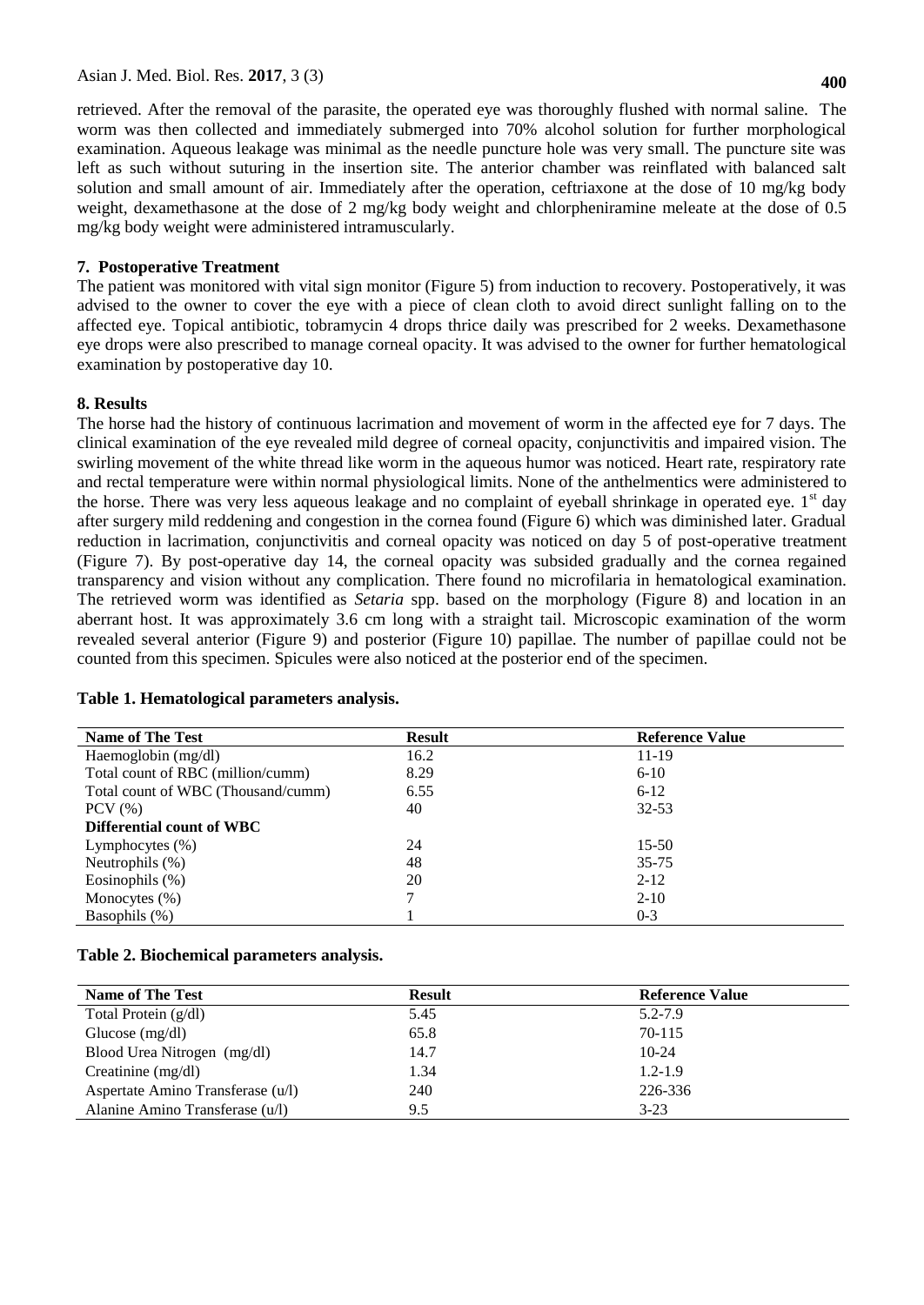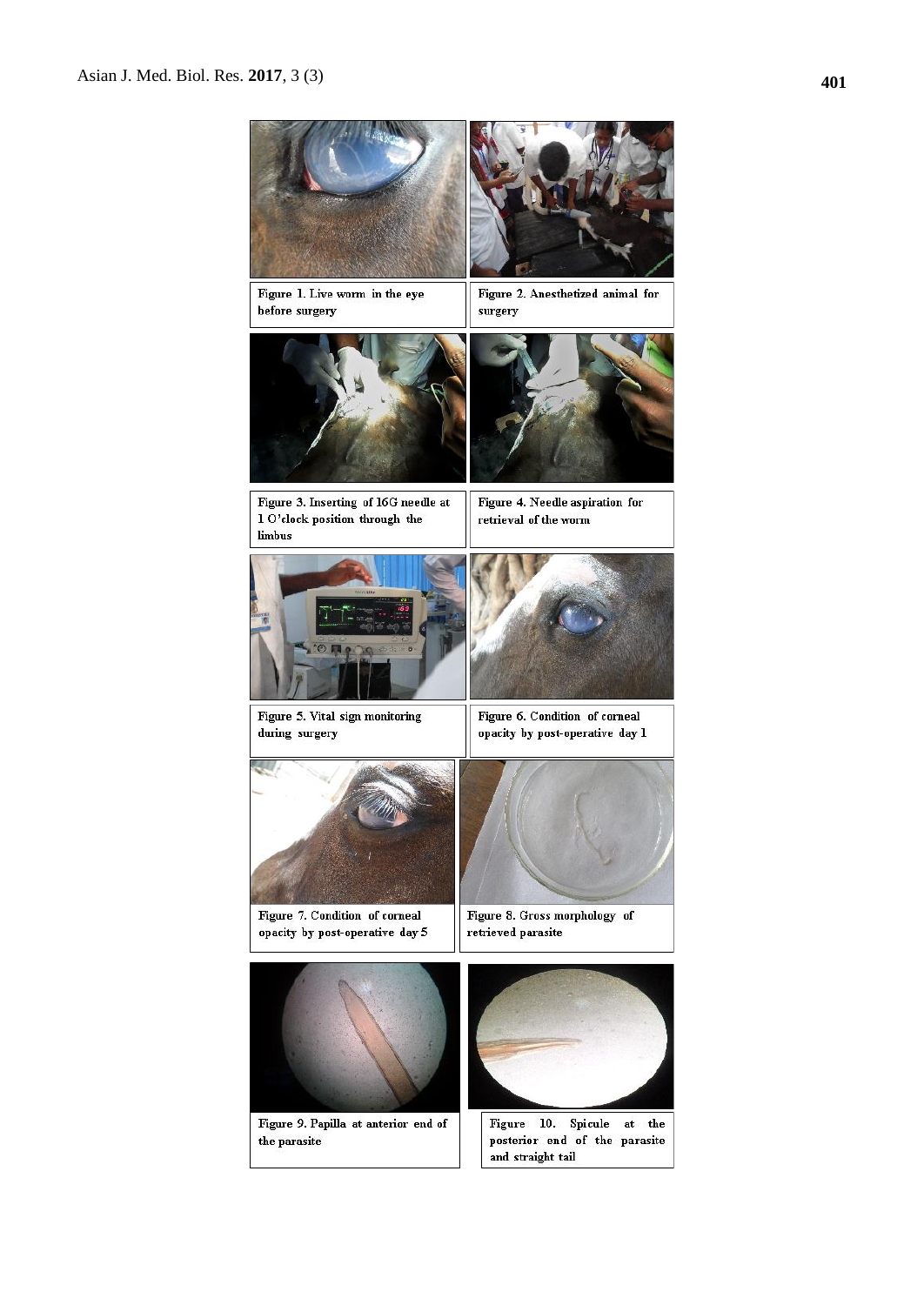#### **9. Discussion**

The adult *Setaria* spp., usually found in the peritoneal cavity of cattle and normally considered as harmless to the host (Mritunjay *et al*., 2011). But the heterotrophic parasitisim of the worm in the present study caused detrimental changes to the cornea leading to corneal opacity in horse (Gangwar *et al*., 2008; Mritunjay *et al*., 2011). According to Nair *et al*. (1993); Shin *et al*. (2002) ectopic parasitism of *Setaria* spp. has been found in eye and in corpus luteum of the ovary of cattle. Species of the genus *Setaria* commonly found in the peritoneal cavity, sometimes they may undergo erratic migration in animal (Nair *et al*., 1993). On a very rare case, the adult worms may migrate erratically towards eye and cause corneal opacity (Shin *et al*., 2002). The mode of heterotrophic parasitism occurred in the present study remains unknown, it can be hypothesized either to the erratic migratory behavior of parasite or may have occurred when infected mosquitoes fed around eyes and deposited the larvae into the affected eye, which might have migrated to the aqueous humor. Several cases has also been reported related to ocular setariasis in horse (Ansari, 2005; Bhatt *et al*., 2005; Buchoo *et al*., 2005; yadav *et al*., 2005; Jaiswal *et al*., 2006) where they observed clinical signs like initial lacrimation, conjunctivitis, photophobia followed by cloudiness of cornea and ultimately resulting corneal opacity. However, similar clinical signs have also been found in the present case. Corneal edema is found due to dead filarial worm in the anterior chamber with attachment to the endothelium (Basak *et al*., 2007). Possibly, the dead worm can liberate toxins into the anterior chamber that is lethal to the endothelium and conferring corneal edema. Such type of edema had not been found in the present study as the worm was alive. Muhammad and saquib (2007) had been advocated both medical and surgical treatments for the equine ocular filariasis although the surgical (needle aspiration) technique has been performed in the present study as it was possible to retrieve the worm completely. A variety of information is scientifically available regarding techniques either by aspiration or incision for removal of *Setaria* spp. from anterior chamber of eye. However, there are some advantages as well as limitations of both surgical procedures that need to be considered. We performed needle aspiration technique because application of 16 gauze needle connected with 10 ml syringe through the limbus into the anterior chamber is simple, easy and quick method without complication (Singh *et al*., 1976). There are reports on the successful retrieval of intraocular parasites by aspiration from the horse eye (Gangwar *et al.,* 2008) and cattle eye (Shin *et al*., 2002) using a 16 gauge needle connected to a 10 ml syringe and an 18 gauge needle connected to a 10 ml syringe, respectively. In this study, 16-gauge needle was used to puncture the cornea and to aspirate the worm. The selection of the aspiration device with a 16 gauge needle may play a role in the removal of the worm because of its adequate diameter and to preclude the chance of iris relapse during aspiration (Tuntivanich *et al*., 2011). In a study, Tuntivanich *et al*. (2011) used an 18 gauge needle to remove the worm but the parasite could not be removed and an additional incision on the cornea was required. However, no additional incision was required in the present study to remove the worm. Singh *et al*. (1976) said not to give the stab incision because of a likelihood of shrinkage of the eyeball as a result of aqueous humor effusion. There is a possibility that several factors, such as location, width, method, and closure of corneal incision or a combination, may play a part in the effusion of aqueous humor from the eyeball. To minimize a possibility of aqueous leakage, the stab incision should made in a closed valve manner (Kalpravidth *et al*., 1992) using a 3 mm slit, ophthalmic, crescent, angled knife and the corneal wound should be closed with a fine suture material which is laborious and difficult to do in comparison to needle aspiration technique. Administration of topical antibiotic is recommended because bacterial keratitis is common in horses. As for prophylaxis, chloramphenicol was initially used in this horse, which was later changed into tobramycin. *Staphylococcus* spp. and *Streptococcus*  spp. are the most common gram positive isolates, whereas *Pseudomonas* spp. is the most common gramnegative organism isolated from equine bacterial keratitis (Keller *et al*., 2005). Chloramphenicol is ineffective against these organisms (Moore *et al*., 1994) whereas tobramycin is highly effective against gram-negative bacteria (Keller *et al*., 2005). According to these two reports, awareness of chloramphenicol resistance and a concern of *Pseudomonas* spp. in tropical countries, such as India had led to a preference of tobramycin over chloramphenicol. A combination of antibiotics and corticosteroids is administered postoperatively to reduce intraocular inflammation and corneal opacity. Ivermectin was administered preoperatively because no anthelmentics were given to the present horse. The incidence of the intraocular filarial nematode may be minimized by treatment with ivermectin at a dose of 200-300 micrograms/kg given orally (Mohammad and Saquib, 2007; Laaksonen *et al*., 2008). Recovery of the corneal opacity may vary after surgery. In the present study, it was observed that the corneal transparency was subsided in 14 days postoperatively which is not agreement with the previous study where there was found complete corneal transparency in 18-21 days (Buchoo *et al*., 2005; and Jaiswal *et al*., 2006). It was occurred due to mild degree of opacity in the present study. The retrieved worm was long slender approximately 3.6 cm in length and possessed both anterior and posterior papillae with spicules only at posterior end which are the morphology of *Setaria* spp. (Soulsby, 1982).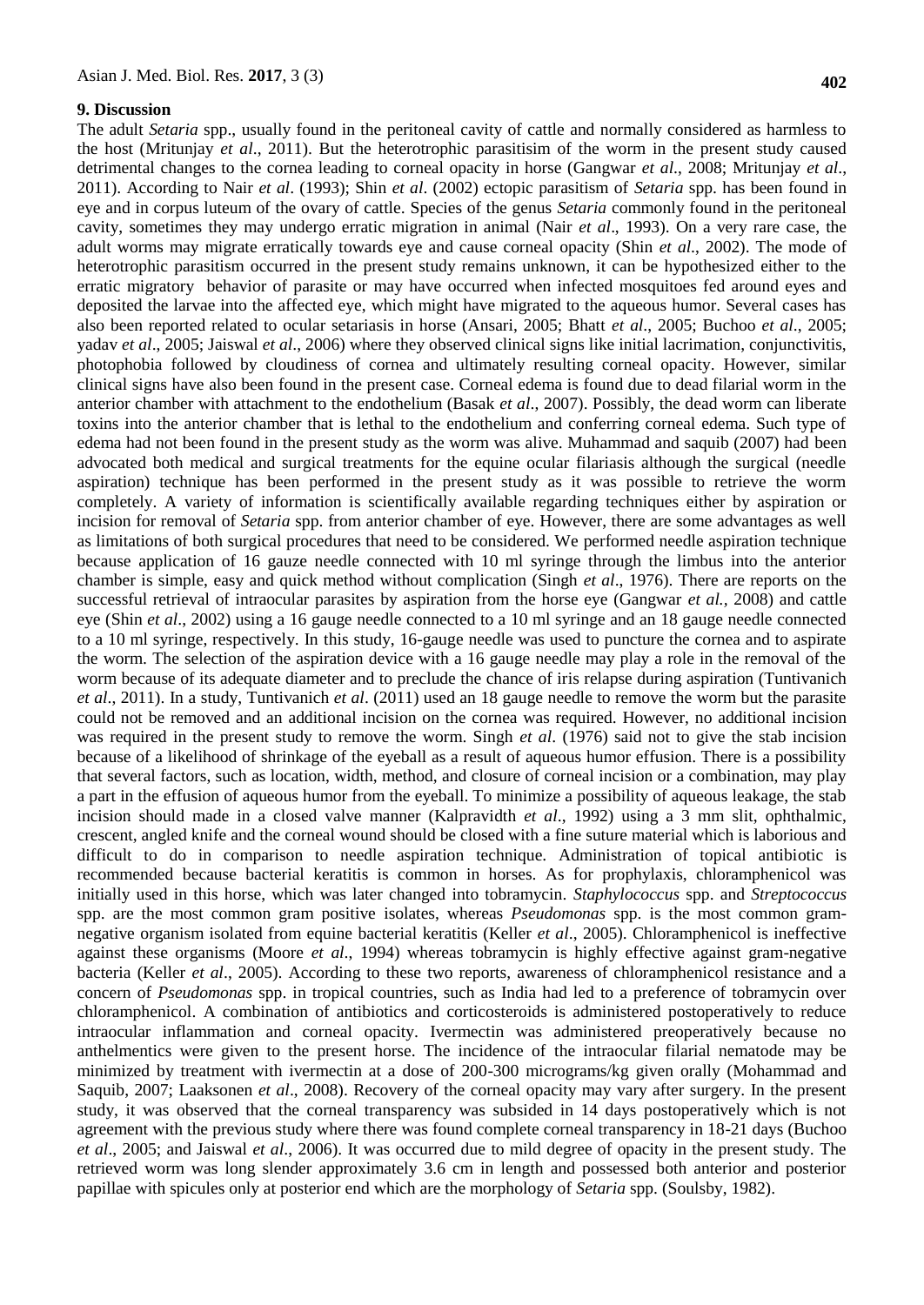### **10. Conclusions**

Removal of ocular parasite through the needling technique under general anaesthesia is costly. But it is more preferable in horses particularly in aggressive one. Because the *Setaria* spp. present into the anterior chamber of eye can successfully retrieve by using this technique without serious complications. After surgery, vision was found clear, corneal opacity was gradually reduced and the horse performed well on a daily basis. This technique can also adopt in our country for the correction of ocular setariasis in animals and the recovery of the corneal opacity can be studied.

### **Acknowledgements**

The authors gratefully admits the help of Dr. S. Senthilkumar, Assistant Professor and Dr. K. Jayakumar, Assistant Professor, Department of Veterinary Surgery and Radiology, VCRI, Namakkal for their cordial supervision, scholastic guidance, and valuable suggestion during study Period.

# **Conflict of interest**

None to declare

# **References**

- Ansari MM and BA Buchoo, 2005. Surgical technique for removal of intraocular parasite in horse. Intas Polivet., 6: 256.
- Basak SK, TK Hazra and D Bhattacharya, 2007. Persistent corneal edema secondary to presumed dead filarial worm in the anterior chamber. Indian J. Ophthalmol., 55: 67-69.
- Bhatt P, K Suresh, S Kumar and MA Khan, 2004. Treatment of ocular Setariasis in equine. Centaur., 21: 68-69.
- Buchoo BA, RAS Pandit, JD Parrah and MM Darzl, 2005. Surgical management and prevalence of ocular filariasis in equines. Indian Vet. J., 82: 81-82.
- Gangwar AK, D Sangeetha, HN Singh and A Singh, 2008. Ocular filariasis in equines. Indian Vet. J., 85: 547- 548.
- Jaiswal S, SV Singh, B Singh and HN Singh, 2006. Ocular setariasis in a horse. Intas Polivet., 7: 67-68.
- Kalpravidh M, A Bramasa and C Kalpravidth, 1992. Surgical removals of intraocular parasites from the anterior chambers of the horse eyes. Thailand J. Vet. Med., 22: 13-20.
- Keller RL and DV Hendrix, 2005. Bacterial isolates and antimicrobial susceptibilities in equine bacterial ulcerative keratitis (1993-2004). Equine Vet. J., 37: 207-211.
- Laaksonen S, A Oksanen, T Orro, H Norberg, M Nieminen and A Sukura, 2008. Efficacy of different treatment regiments against setariasis (*Setaria tundra*, Nematoda: Filarioidea) and associated peritonitis in reindeer. Acta. Vet. Scand., 50: 49-57.
- Mandal SC and S Ray, 1994. Note on uncommon occurrence of *Setaria labiatopapillosa*. Indian Vet. J., 71: 726.
- Moore CP, BK Collin and WH Fale, 1995. Antibacterial susceptibility patterns for microbial isolates associated with infectious keratitis in horses: 63 cases (1986-1994). J. Am. Vet. Med. Assoc., 207: 928-33.
- Mritunjay K, SW Monsang, AM Pawde, SK Singh, DN Madhu and MMS Zama, 2011. Post-surgical healing effect of placentrex in equine (*Equus cabalus*) ocular setariasis: A review of 22 cases. Indian Field Vet. J., 6: 71-73
- Muhammad G and M Saqib, 2007. Successful treatment of ocular equine microfilariasis (*Setaria spp*.) with ivermectin. Vet. Rec., 160: 25-6.
- Nair KP, KM Pillai and V George, 1993. *Setaria digitata* as ectopic parasite in the cystic corpous luteum of a cow. J. Vet. Anim. Sci., 24: 92–93.
- Shin S, K Cho and S Wee, 2002. Ocular infection of cattle with *Setaria digitata*. J. Vet. Med. Sci., 64: 7-10.
- Singh H, PC Chaudhuri and A Kumar, 1976. Paracentesis oculi: a preferred technique for removal of intraocular parasites in horses. Indian Vet. J., 53: 467-468.
- Soulsby EJL, 1982. Helminthis, Arthropods and Protozoa of domesticated animals, 7<sup>th</sup> ed. Baillire, Tindall, London, pp. 316-319.
- Sreedavi C, K Sudhakar, PR Murthy and V Prasad, 2002. Clinical microfilariasis in a horse: A case report. Indian Vet. J., 79: 487-488.
- Townsend WM, 2013. Food and fiber-producing animal ophthalmology. In: Essentials of veterinary ophthalmology, Gelatt, K.N. (editors). 2nd ed., Wiley-Blackwell, pp. 532.
- Tuntivanich N, T Sonthaya, and T Pranee, 2011. Success of Anterior Chamber Paracentesis as a treatment for Ocular Setariasis in Equine Eye: Case Report. Equine Vet. Sci. J., 31: 8-12.